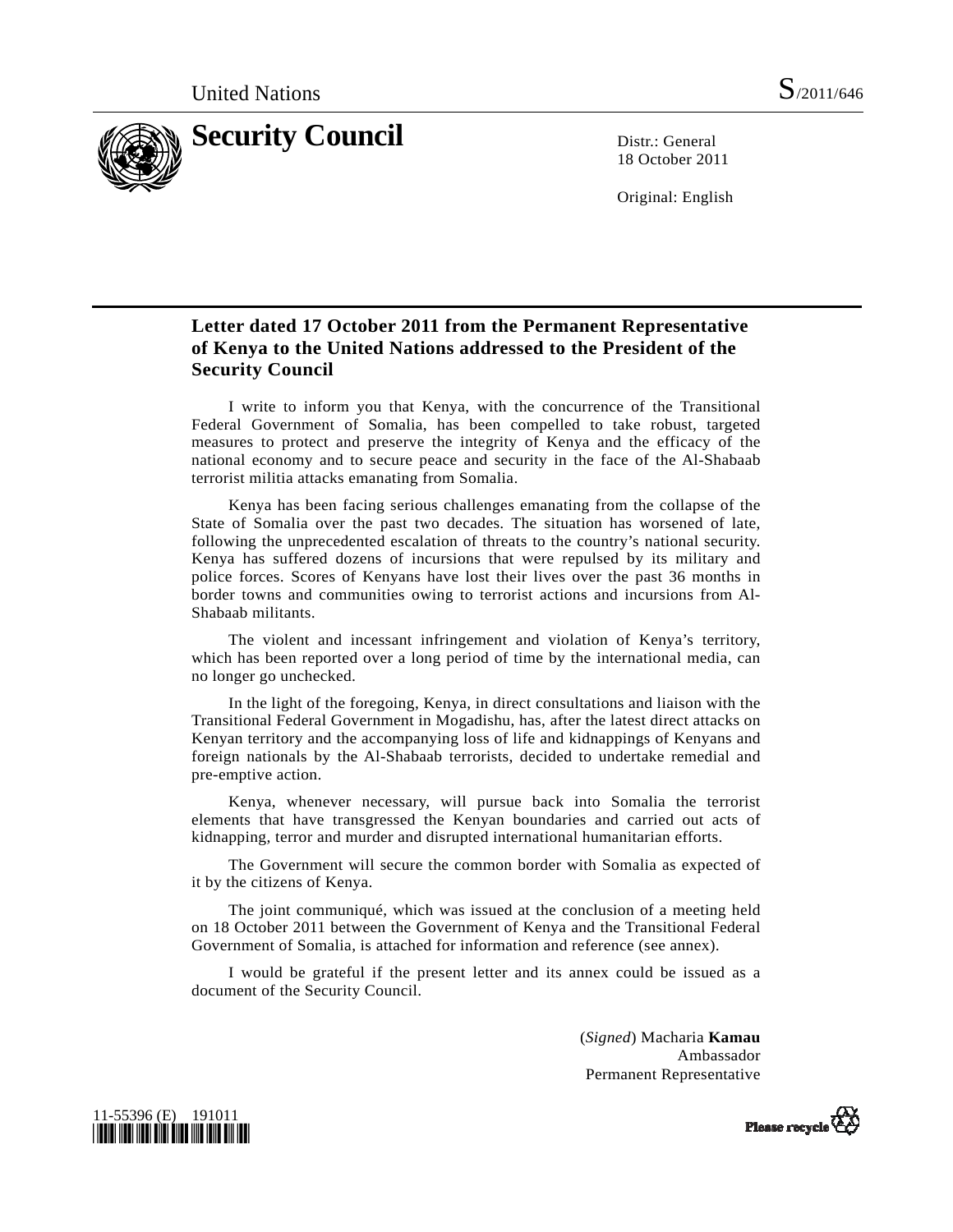## **Annex to the letter dated 17 October 2011 from the Permanent Representative of Kenya to the United Nations addressed to the President of the Security Council**

## **Joint communiqué issued at the conclusion of the meeting between the Government of Kenya and the Transitional Federal Government of Somalia**

 On 18 October 2011, H.E. Sheikh Sharif Sheikh Ahmed, President of the Transitional Federal Government of Somalia, received and held crucial talks with the Kenyan delegation led by the Hon. Moses Wetang'ula, Minister for Foreign Affairs of the Republic of Kenya, in Mogadishu, Somalia. The Kenyan delegation also included the Hon. Mohammed Yusuf Haji, Minister of State for Defence of the Republic of Kenya.

 Prior to the meeting with the President, the delegation was also received by the Prime Minister and held a session with key members of his Cabinet.

 The meeting with the President was convened against the backdrop of the growing spate of armed attacks by the Al-Shabaab elements on Kenya.

 The meeting deliberated on the current situation on the ground, and noted as follows:

- That the prolonged situation of crisis and conflict in Somalia, resulting from the collapse of the Somali State in 1991, has progressively mutated into a myriad of threats to the Somali population, neighbouring States, the region and the international community
- The region, through the Intergovernmental Authority on Development and the African Union, has consistently called upon the international community to focus serious attention on these growing threats; however, most of these pleas have been met with inadequate, inconsistent and unsustainable support
- The security situation in Somalia improved following the defeat of Al-Shabaab after six months of intensive military operations by the Transitional Federal Government (TFG) and the forces of the African Union Mission in Somalia and their subsequent withdrawal from Mogadishu on 6 August 2011. However, the Al-Shabaab group has since regrouped and is posing a significant threat to peace and security in Somalia and throughout the region
- Further, the Al-Shabaab relocation towards Lower Juba, near the border, has seen some of its elements infiltrate into Kenya and commit heinous crimes, including abducting foreign nationals within Kenya, attacking civilians, destroying property and obstructing humanitarian efforts for the more than 600,000 refugees hosted in the Dadaab complex; more fundamentally, these activities increasingly pose threats to public safety and security within Kenya, create anxiety among the populations and negatively impact Kenya's economy
- The recent spate of blatant attacks is indicative of a changed strategy by Al-Shabaab calculated to terrorize civilians; this warrants decisive action to forestall the threats of Al-Shabaab elements to humanitarian operations, to restore security in the border areas and to ensure that insurgents do not launch attacks against Kenya, the region and beyond